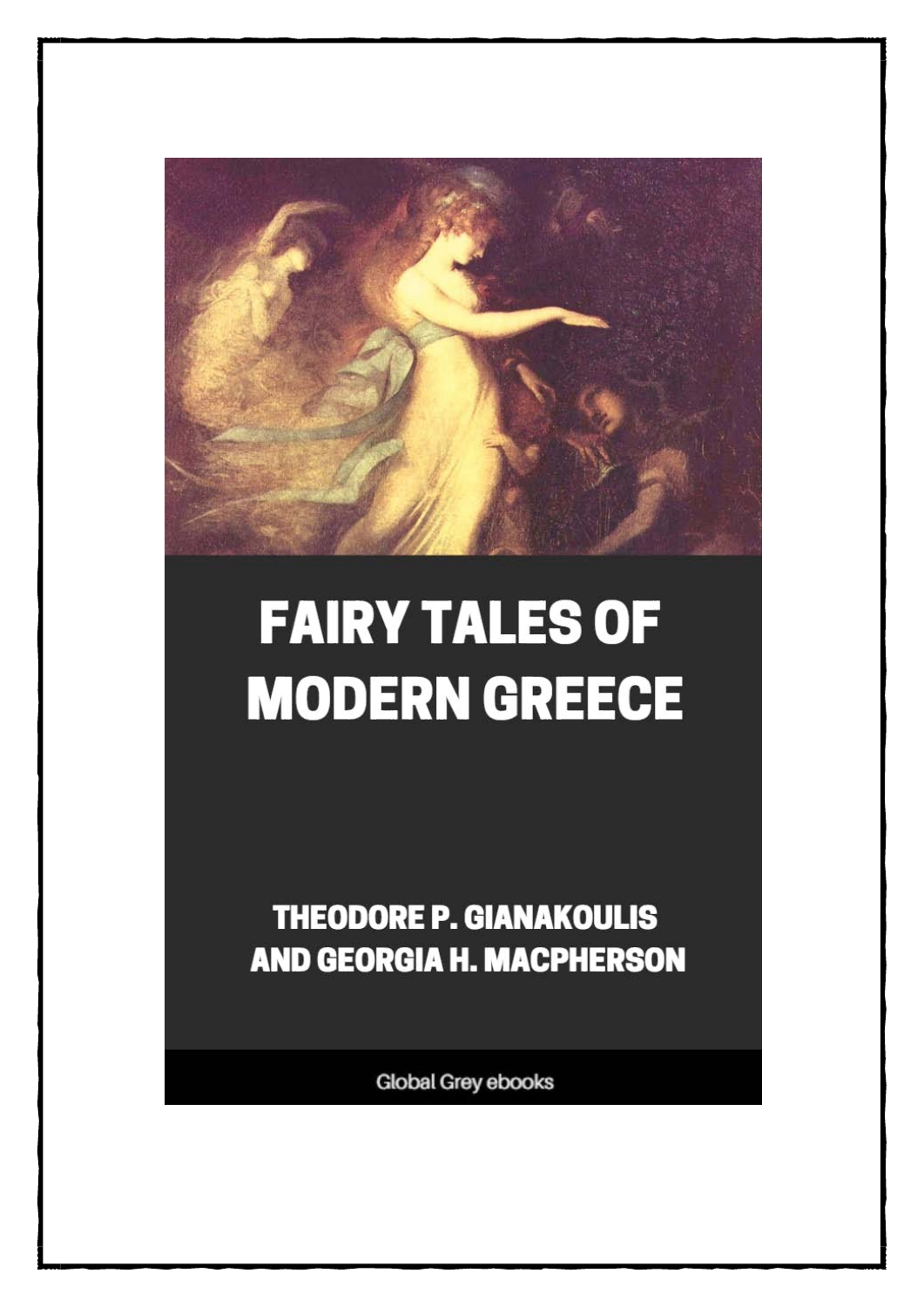## **FAIRY TALES OF MODERN GREECE**

## **BY THEODORE P. GIANAKOULIS AND GEORGIA H. MACPHERSON**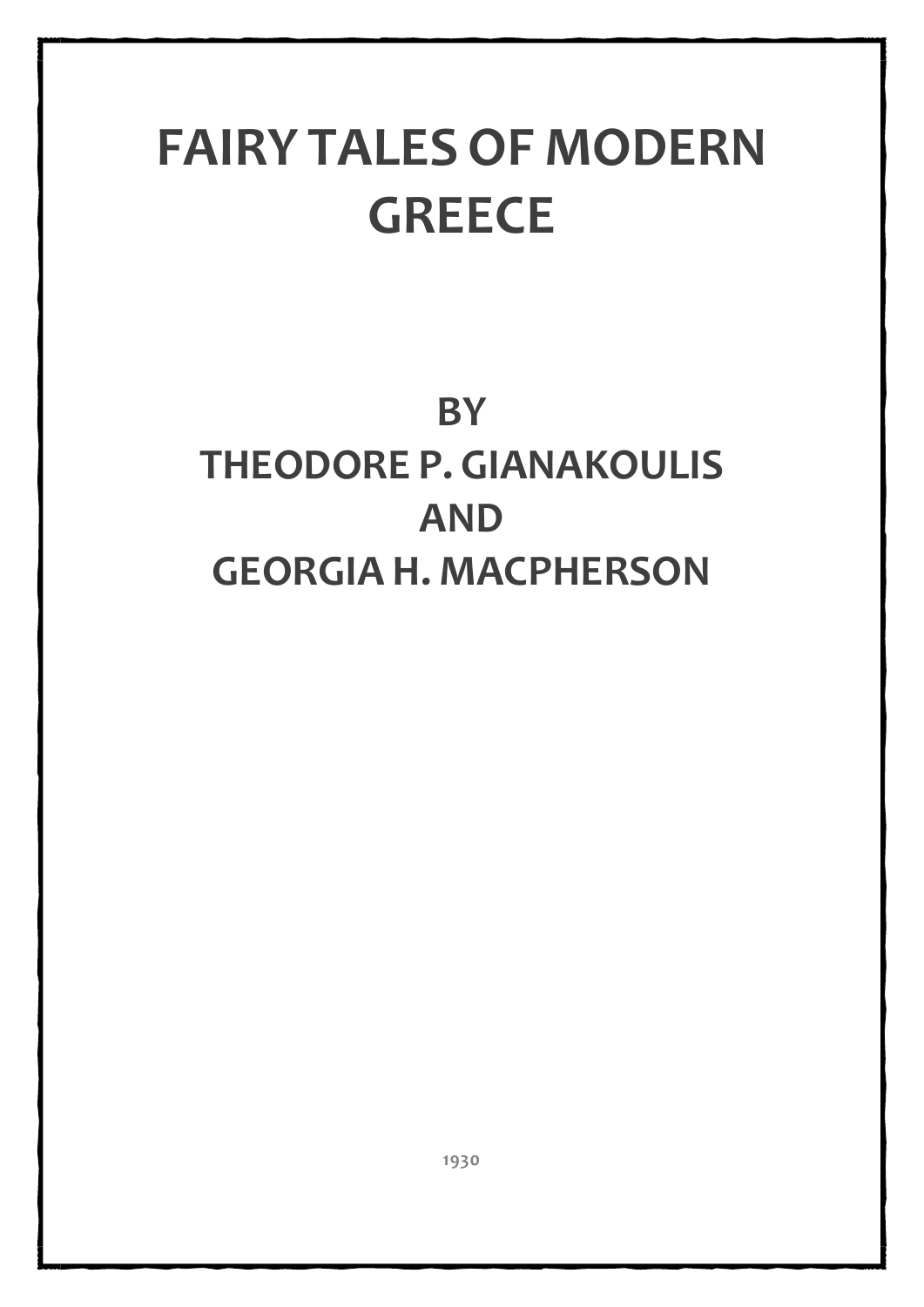Fairy Tales of Modern Greece by Theodore P. Gianakoulis and Georgia H. MacPherson.

This edition was created and published by Global Grey

©GlobalGrey 2019



**[globalgreyebooks.com](https://www.globalgreyebooks.com/index.html)**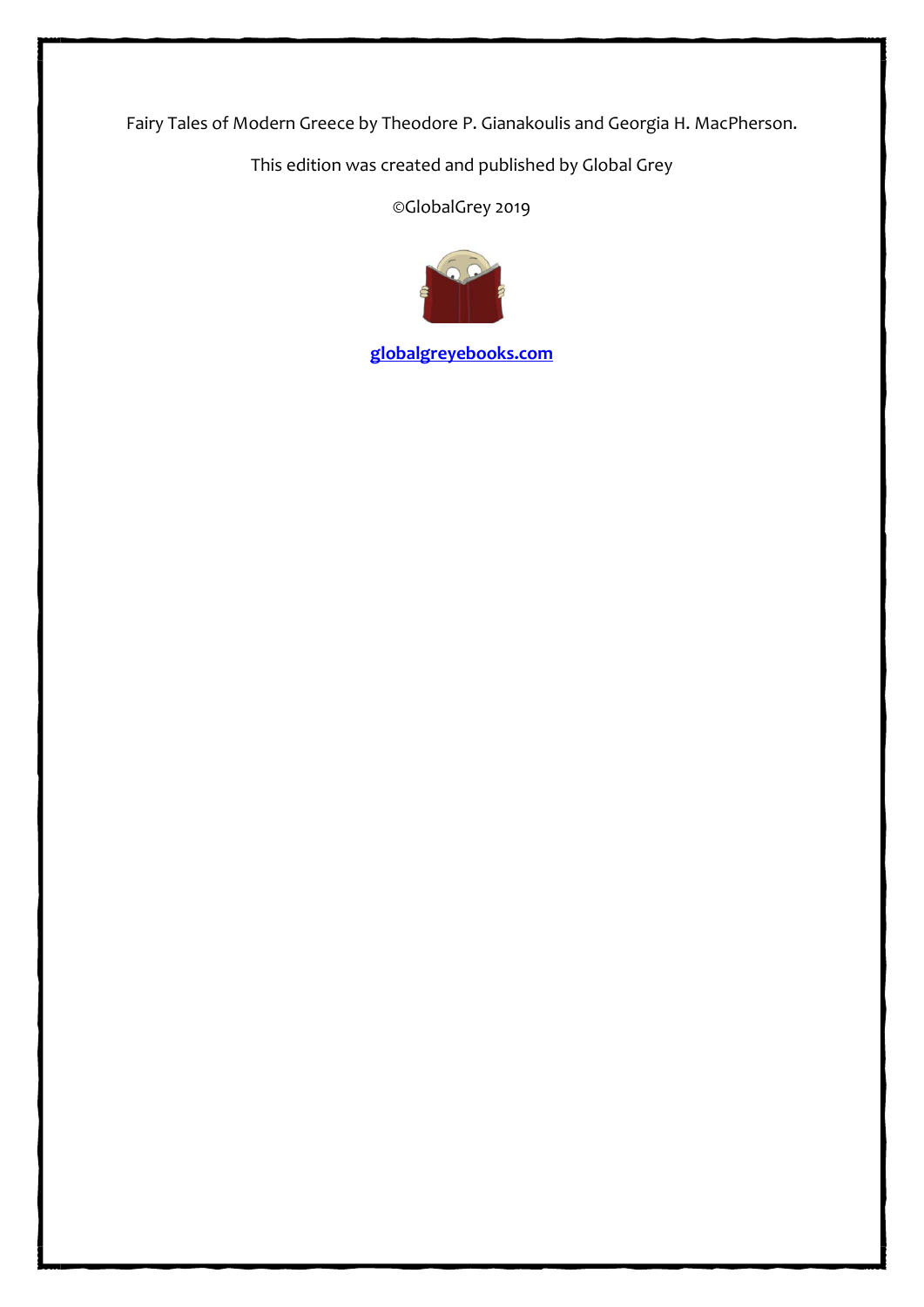**CONTENTS**

[Foreword](#page-4-0)

[1. The Fairy-Hunter](#page-9-0)

[2. Fairy Gardens](#page-13-0)

[3. The Fairy Wife](#page-18-0)

[4. Fairies Of The Waterfall](#page-25-0)

[5. The Fairy Comb](#page-30-0)

[6. A Fairy Wedding](#page-34-0)

[7. The Fairy Ring](#page-37-0)

[8. The Fairies' Theft](#page-43-0)

[9. The Haunted Ship](#page-48-0)

[10. The Wonder Of Skoupa](#page-53-0)

[11. The First Of May](#page-56-0)

[12. The Fairy Mother](#page-61-0)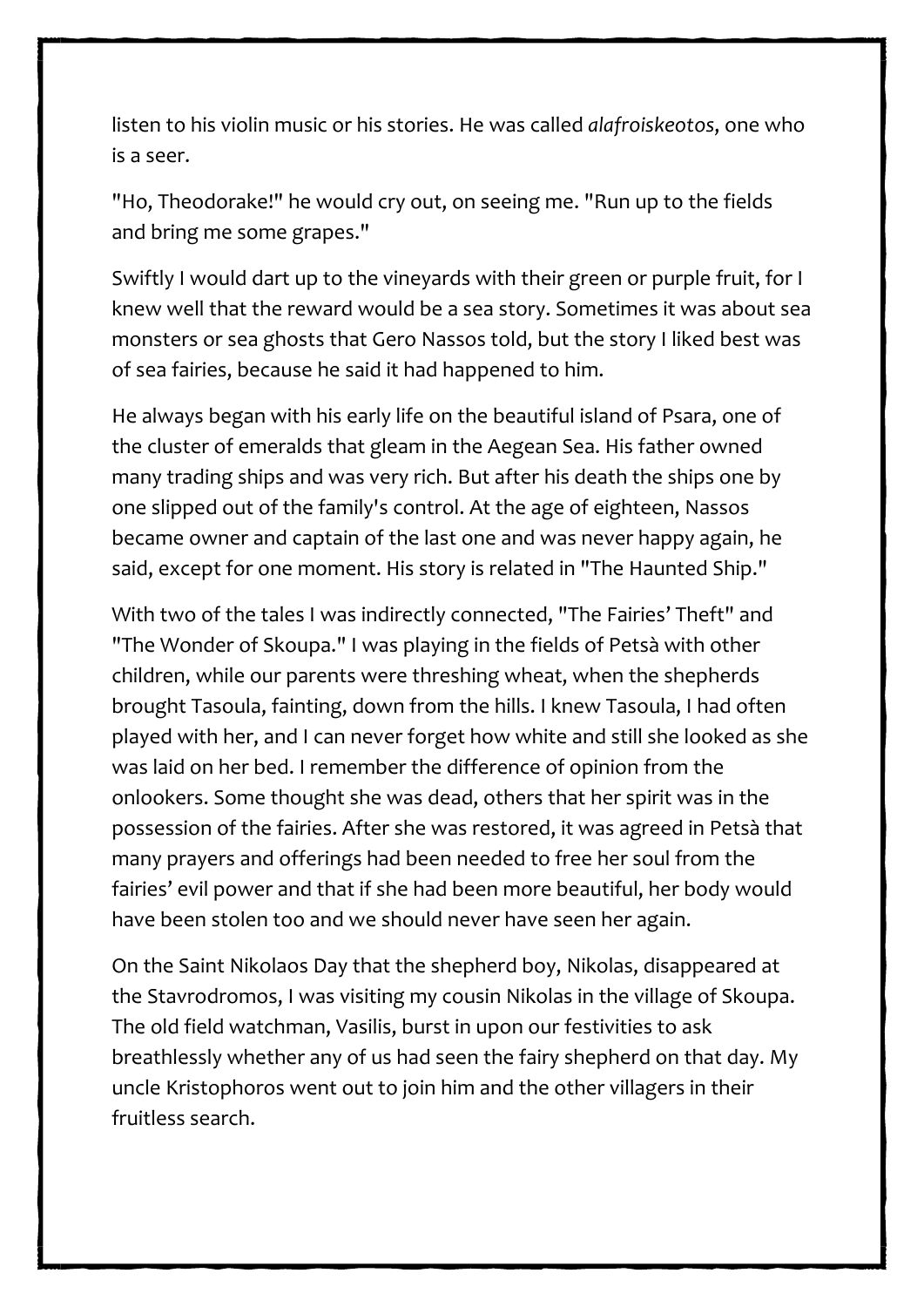During my years in America, I have listened to many narratives about fairies told by my countrymen from all parts of Greece. These tales can be found in any section, from Thrace to the Peloponnesus and from the Aegean Sea to the Ionian, with variations in names, perhaps, and details. They came to me in fragments which have had to be pieced together.

Fashions in fairy tales differ as much from section to section as do customs and dialect. There are, however, certain universal fairy characteristics of which every Greek has heard and which are never disputed. These are the supernatural beauty of fairies; their love of the beautiful which makes them seek to carry away beautiful youths and maidens; their power over mortals; and their transition to a human, powerless state when an article belonging to them is in the possession of a mortal. The authors have tried to catch these universals and clothe them in characteristic form.

It is not at all times that a Greek will speak of fairies.

The mood of the unreal, of the idealistic, the mood of poetry and of dreams, must be evoked before he can unveil his soul and talk of the mysterious, elusive beings that are part of his native land, almost of his religion. It is in some such mood as this, forgetting the world of logic, of material things and of everyday thinking, that I hope our readers will enter our world of Faery.

T. P. G.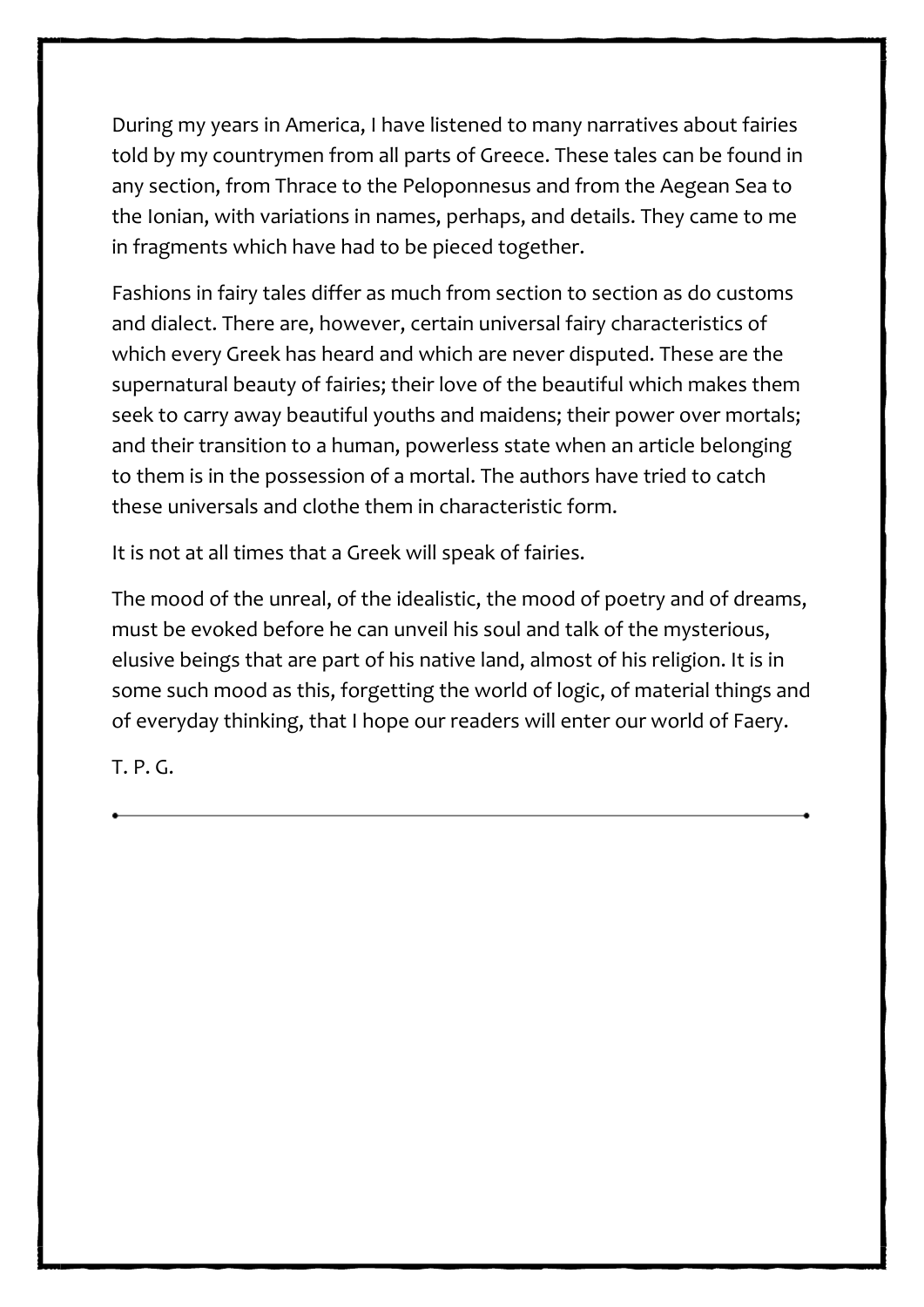#### <span id="page-9-0"></span>**1. THE FAIRY-HUNTER**

I HAD never heard of fairies until one autumn evening in our summer home on the highlands of Petsà, which, eagle-like, watches over olive groves, raisin fields and the blue Corinthian Gulf. Laughter and voices raised in greeting woke me from my early sleep and told me that my Grandmother Adamis was being welcomed to the group of neighbor women who had gathered in our garden to tell stories in the moonlight.

6

"Is it about the Fairy Wife you are going to tell us tonight, Grandmother Adamis?" I heard someone ask.

"Or the Fairy Ring? I thought it was the Fairy Ring!" cried another voice.

"Oh, the fairies' palace, Grandmother! You promised to tell us about their palace!"

Grandmother Adamis laughed. Rising on my elbow, I could see the younger women hurrying to make a place for her and pass her wine, nuts and cheese. In the center of the group a fire glowed red, in contrast to the clear, silver light of the full moon above. During the autumn months, after the corn is gathered, the grapes crushed and the barrels filled with wine, the villagers spend the evenings out of doors. The older women talk while the girls knit and sing. Now, on Grandmother's arrival, the girls dropped their work and all grew silent to listen. Grandmother knew more *paramythia*, myths, than any woman in Eurostena, and she was a born story-teller.

In wonder and a breathless, ecstatic fear, I strained my ears to catch what snatches I could. As the strange stories followed one another, forms, *pentamorphes*, five times beautiful, seemed to glide before me: maidens in white with flowing, golden hair, handsome youths on horseback, chariots of cloud, seas shimmering with jewels, palaces light as foam and lovely as dew in sunshine. Oh, if I could see these things which Grandmother Adamis described! If I could hear the flute-like voices and silvery music which she said rang through the Fairy Hills!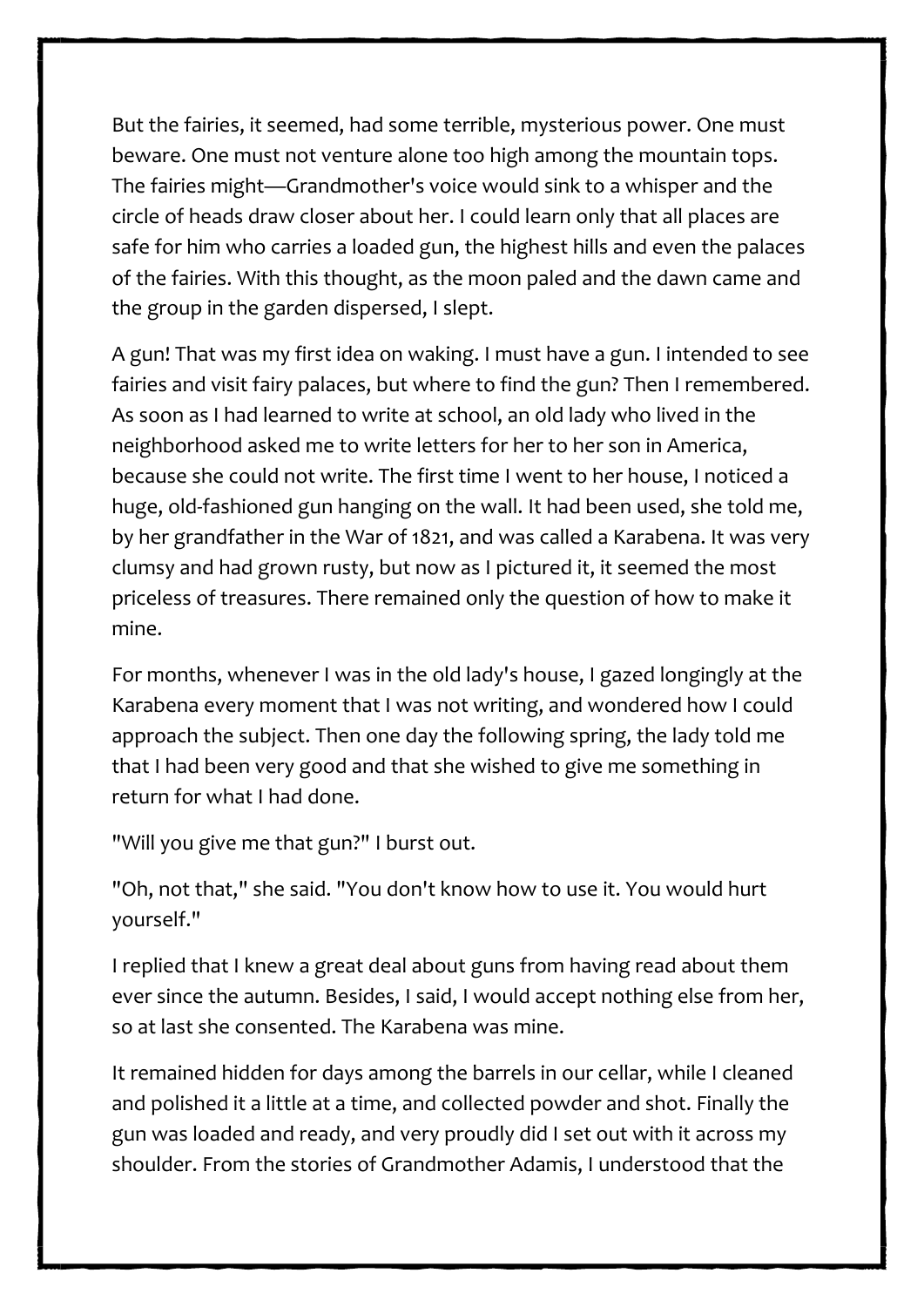fairies often appeared just at noon, but I started early since it was some distance to the top of the *Neraidorahe*, Fairy Hill, where the entrances to fairy palaces were said to be found. I was congratulating myself on getting away unseen, when my mother's voice called from the doorway.

"Theodorake<sup>[1](#page-11-0)</sup>, come back. Where did you get that gun?"

When I told her, she asked what I was about to do with it. My answer was sufficiently evasive.

"Well," she said, "don't try to shoot and whatever you do, don't go up to the Neraidorahe! Evil will come to you!"

After waiting till she had returned to her work, I hurried through the village and started up the mountain.

"Ho, Theodorake!" rang out above me. The old shepherd known to everyone as Uncle Kostas was making his way down the slope toward me. Since I was in no mood for further interruption, I pressed on as if I had not heard.

"Ho there!" came the call again. "I know you, son of Perikles. Where are you going with that Karabena?"

"To the Neraidorahe to hunt fairies," I replied casually.

"Stop!" He was directly above me now and he planted himself in my way. The picture of him, in his great, loose shepherd's cloak, with its pointed hood thrown back, his short, full skirt and his brown shoes with a fluffy red ball on each pointed tip, is still vivid in my mind. "See those hills yonder," he cried, his right hand extended in a dramatic gesture, his white hair blowing in the wind. "On one of those hills the fairies overpowered me. You do not know what they can do. Listen to me. I was older than you are and I had a better gun than your Karabena. A gun cannot save you. The fairies carried me away and kept me for a year and a day, and it was only by a miracle that I escaped from them. They can take you as they took me, but you may never get away. Listen to one who has lived in their palace and learned their ways and been their prisoner!"

<span id="page-11-0"></span><sup>1</sup> Little Theodore.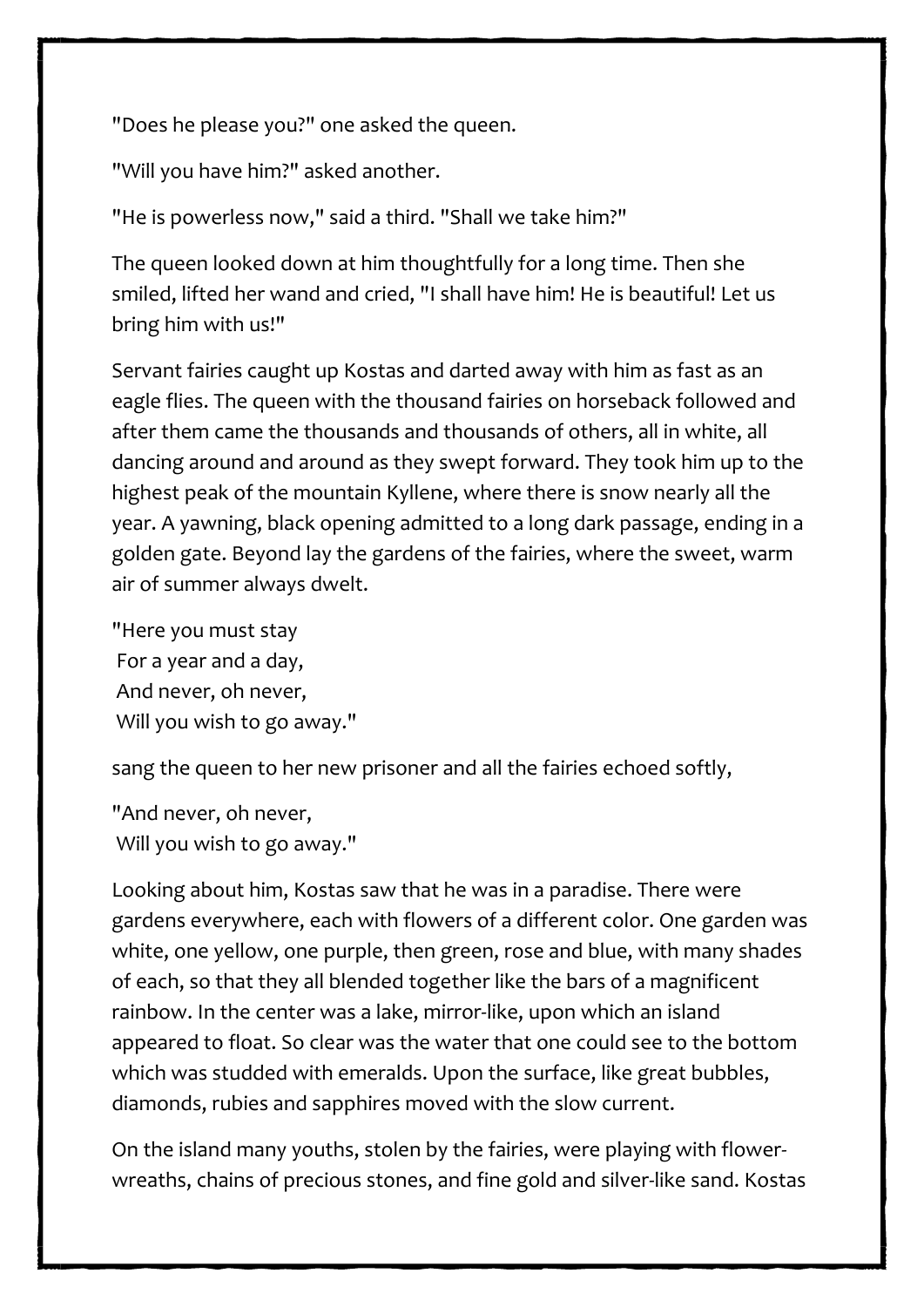was taken to the island, given fairy clothes such as the other youths wore, and shown trees from which he could gather as much fruit as he wished.

There were as many kinds of fruit trees on the island as there were flower gardens around the lake. Figs, pears and olives, peaches and plums, as well as grapes heavy upon their vines, hung in tempting profusion. The fruit would fall to the ground when it was ripe and if no one ate it, it would harden into a jewel of the shape and color of the fruit.

Peacocks strutted about and birds of bright plumage flitted through the trees. In the lake one saw mermaids with fairy faces, graceful swans, and fish such as are not found in any other sea. All the time, for there never is any night there, fairies danced in the flower gardens, gazed at their reflections in the lake, sang or made music on their flutes, while youths played on their beautiful island, and the queen appeared happiest of all, watching the others being happy.

But Kostas, alone of all those thousands, was not happy. He enjoyed living in that paradise, but he could never forget his home and his sweetheart Christena, and he longed to go back. Then he would think of the queen. He thought she cared a great deal for him, more, perhaps, than for any of the other youths. He remembered her song:

"Here you must stay For a year and a day, And never, oh never, Will you wish to go away."

"I must wait," he told himself again and again. "I must wait for a year and a day."

Finally the time passed. Kostas went to the queen, bowed very humbly and said:

"Here did I stay For a year and a day, But always and always I've wished to go away." 12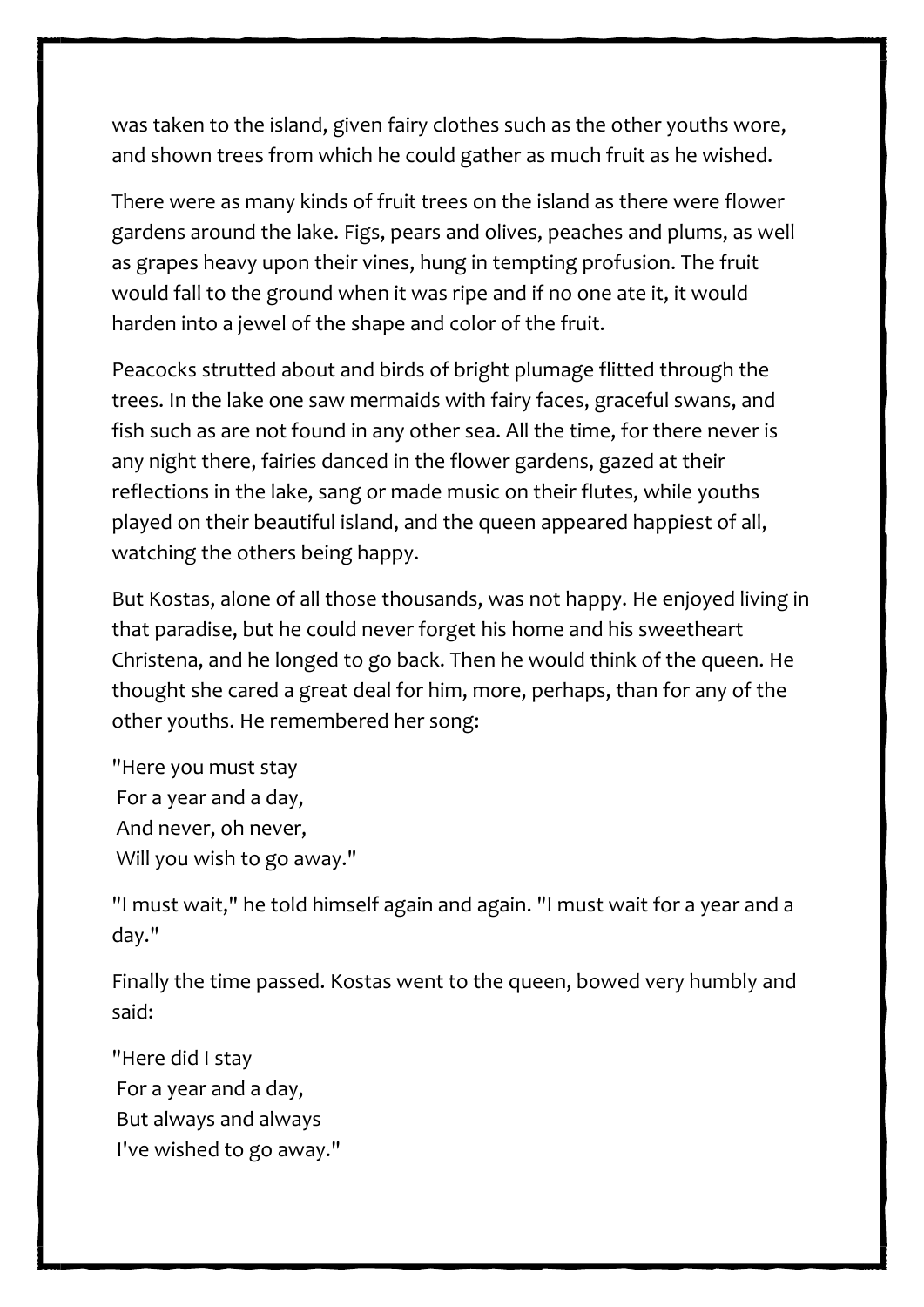Then he told her how, even though she was so beautiful and everything was so lovely, he desired above all to go home to his sweetheart Christena. The queen did not answer immediately, and he waited in anguish on his knees with his head bowed to the ground.

"Kostas," she said at last, "will you do anything I ask you?"

"Anything!" he cried, starting up eagerly.

"Then listen. I have lost a gold vase set with turquoise and lined with golden hair. Find the vase for me by noon to-day. Be sure of the lining of golden hair, for that is important. Go!"

Hopefully Kostas began his search in the gardens, but though he looked carefully among all the vari-colored flower beds, he found nothing. Going to the island, he searched anxiously beneath all the fruit trees and even scanned their branches, but the vase was not there. It was now almost noon. He walked to the shore and stood looking hopelessly into the water, thinking how far he was from his desire. A strange fish, all gold and blue, appeared swimming toward him. But no, it was not a fish. It was a vase, gold set with turquoise!

Kostas seized it and held it up joyfully. The lining! He was almost afraid to look. There it was, the fine gold hair, and there was something else, more precious to him than hair or jewels or gold. It was the shepherd's clothes that he had worn when the fairies carried him away. He knew then that the queen meant to let him go. Quickly exchanging the fairy garments for the old loose cloak and short, full skirt of the shepherd, he returned to the queen and laid the vase before her, just as the sun reached the meridian.

The queen smiled and touched Kostas with her wand.

"You may go back to your home and your sweetheart," she said, "and you may take with you a strand of the hair lining the vase. It is my hair, and if you should ever wish to return to the fairy gardens, you have only to show it to the fairies and they will bring you back."

Kostas thanked her many times and arose. There was a beautiful white horse with a golden tail and mane and a human face, to carry him, and three

13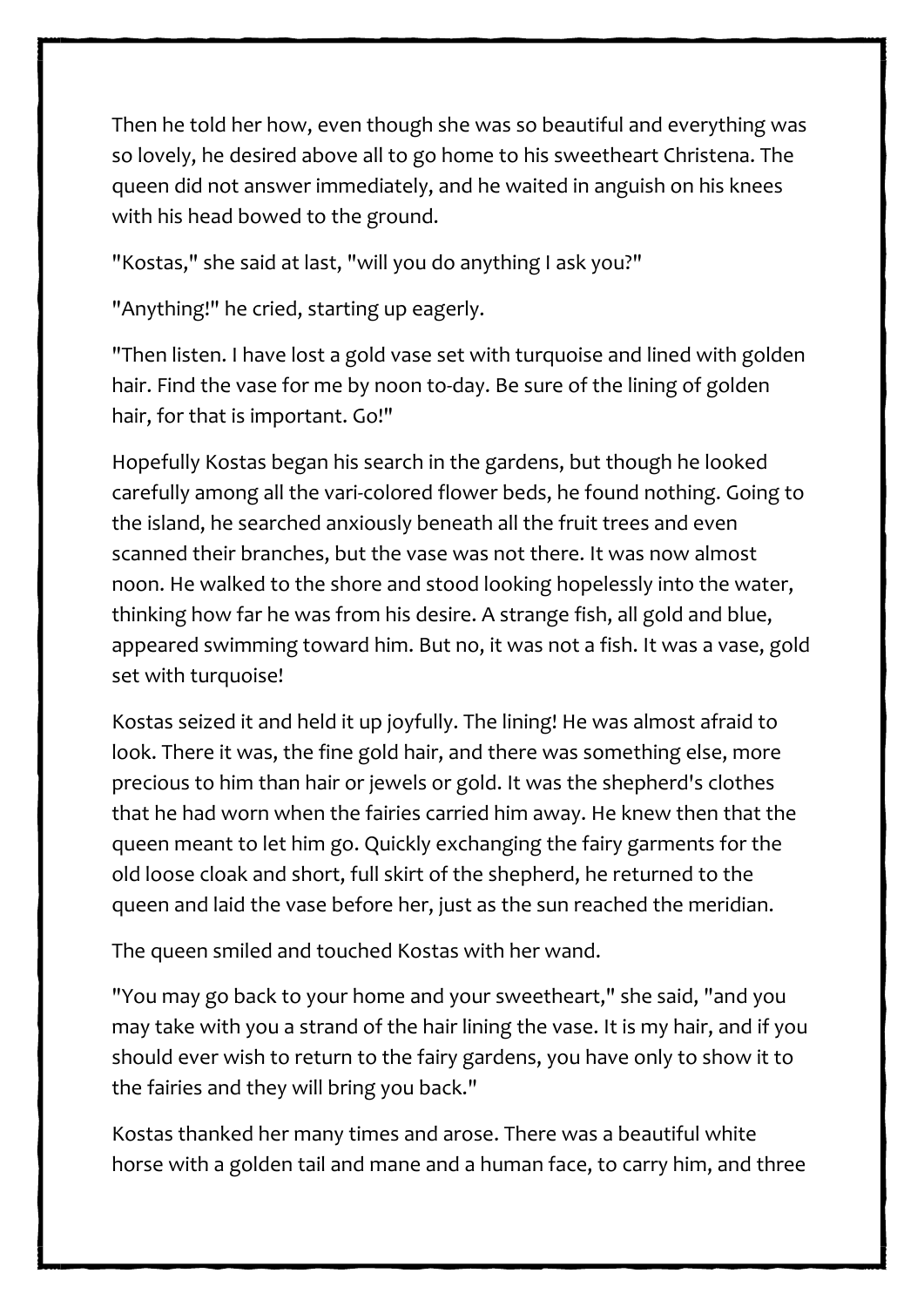fairy princesses with red caps, to show him the way. Through the golden gate, through the long, dark passage, through the snow-fringed opening in the mountain and over the hills they flew until they reached the spring on the Dragonorahe. There the fairies left him, just where he had been a year and a day before.

But the strand of golden hair Kostas lost out of his selahe as they came swiftly over the hills. Afterward he searched for it tirelessly, climbing all of the Dragon Hills as high as he could go, but he never found it.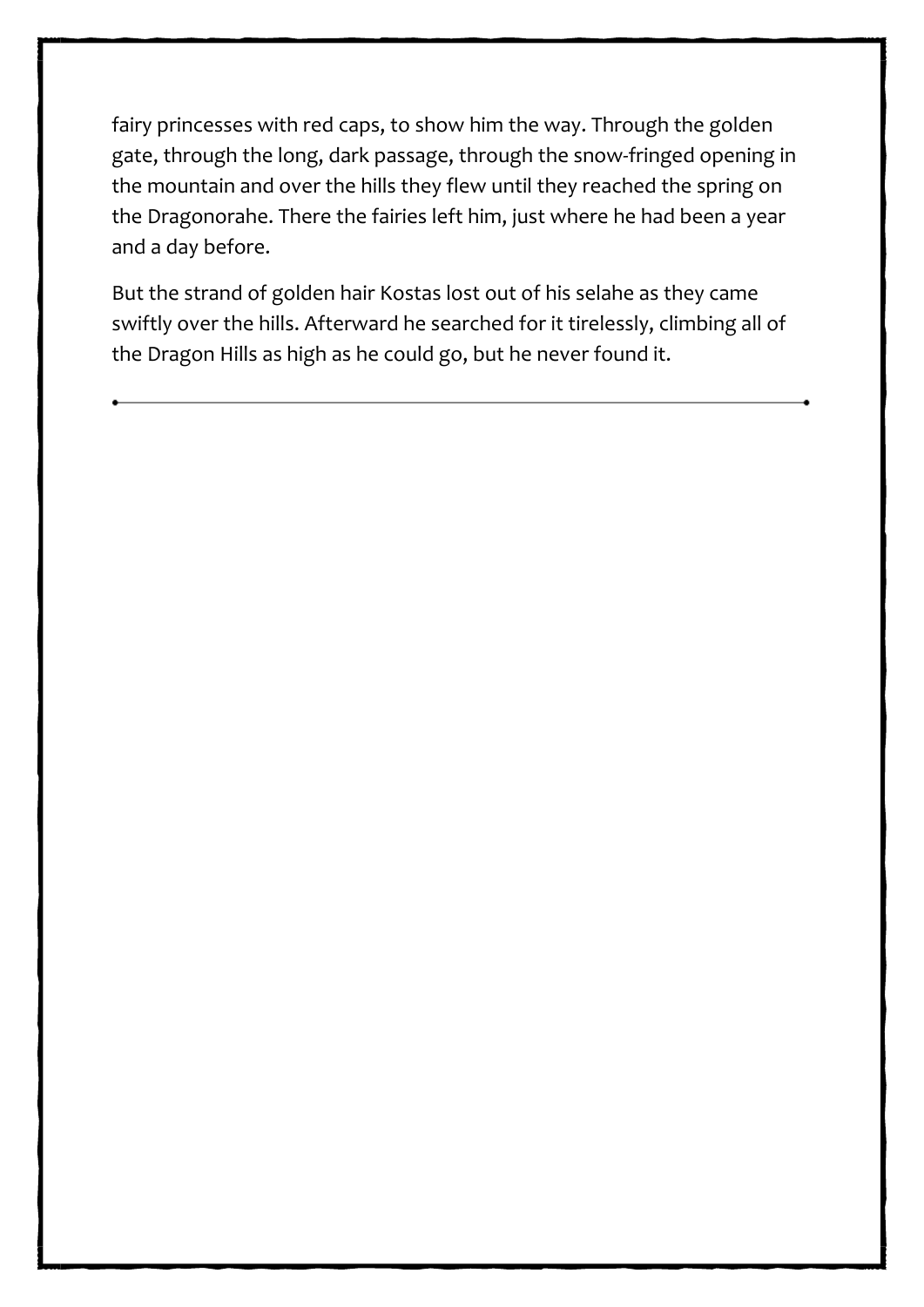### <span id="page-18-0"></span>**3. THE FAIRY WIFE**

DEMETROS, the goatherd, lived alone with his mother on the Keafa Hill. Near his hut and the *strounga*, a shed for the goats, was a spring named *Neraidovreshe*, Fairy Spring, for the fairies that had been seen there. Usually Demetros' mother went to this spring with her great earthen jar to get their water, but one day she fell ill and Demetros had to go for it at night after his goats were driven home.

Since it was moonlight, he could see clearly, when he reached the Neraidovreshe, that three maidens in white were sitting on the stones at the edge. Supposing them to be shepherdesses who had come a long way for water and had stopped to rest, Demetros paid them no attention until he had filled his jar. At that moment a cock's crow sounded across the valley and, without a word, the maidens rose, joined hands and danced westward across the hills, singing and whirling around, faster and faster, until they disappeared like a wisp of white smoke.

Demetros watched them, wondering who they were, why they had come and where they had gone. He said nothing about these strange maidens, but he could think of nothing else all the next day. When night came he went again to the Neraidovreshe. It was about the same time, the moon was shining, the maidens were there; but now in addition to the first three there were three others. Just as the cock crowed the maidens rose, danced over the hills, singing, and vanished as before.

Demetros filled his water-jar and walked home with his head bent, thinking. He was so quiet that his mother asked if anything were wrong. He hesitated a little and then told her what he had seen on the two evenings.

"Beware, my son!" she cried. "The maidens may be fairies. Evil may come. Beware!"

The mother was still no better the next night and for the third time Demetros went to the Neraidovreshe. This time nine maidens in white were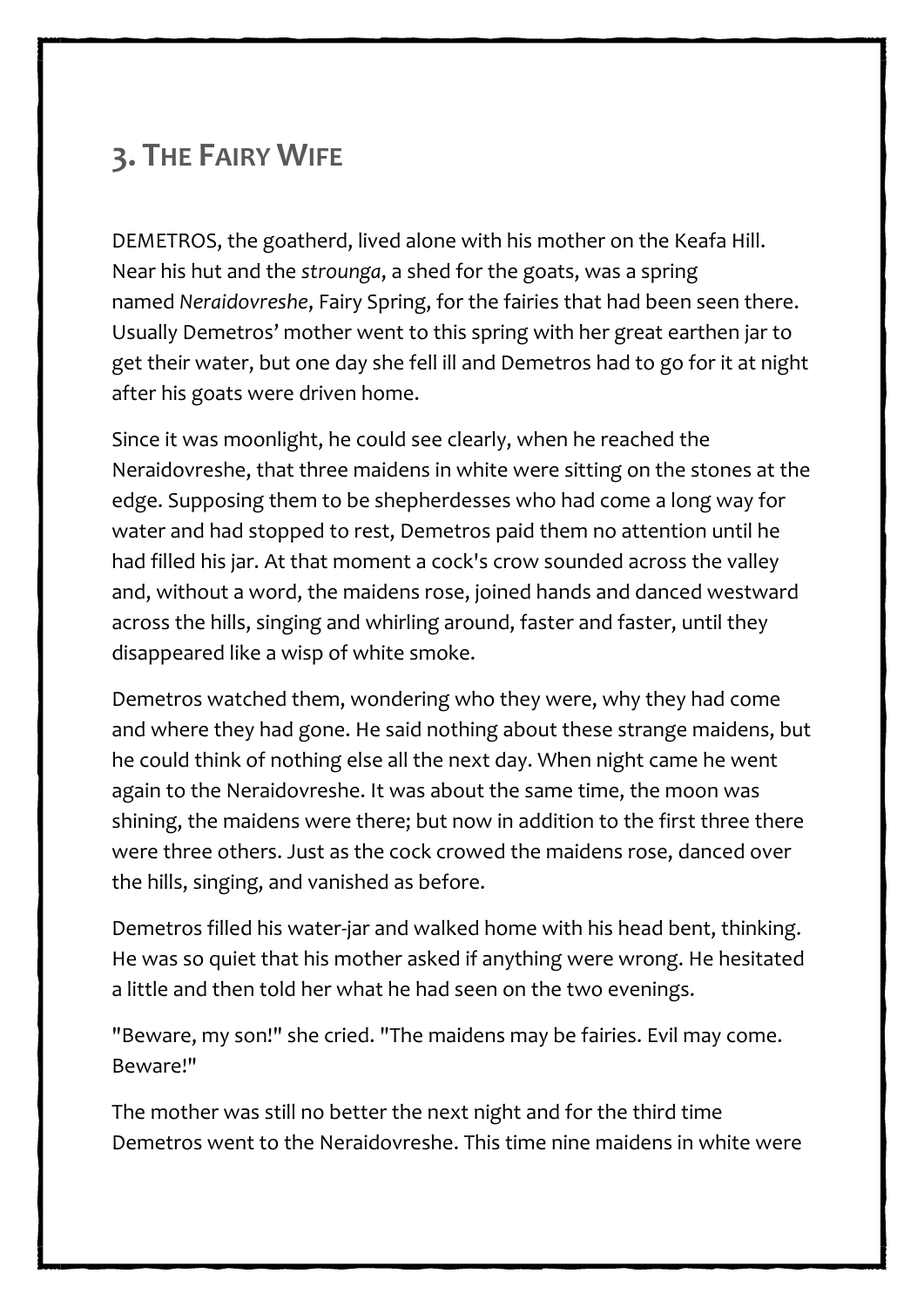sitting on the stones. Once again the same things happened: a cock crowed, the maidens rose and danced away in the moonlight, singing.

"Is there any harm in watching them?" the goatherd asked himself. "They are so strange, so beautiful!" This time he forgot to fill the water-jar and he walked home still gazing westward at the far line of hills where the fairies had disappeared.

"You must have seen them again!" his mother cried. Demetros nodded. "Then go not again to the Neraidovreshe," she warned. "It would be better to die of thirst. See! already you come back without water in the jar. Tomorrow night is the night of the full moon when fairies' power is greatest. To-morrow night you must not leave the strounga!"

Demetros intended to obey his mother. All day he sat on the hillside, watching his goats and thinking of the maidens.

"I will not go to-night," he told himself. "I will never see them again. I do not want to see them. They might bring evil to my mother and me. I will not see them—how beautiful they were!"

That night he put his goats in the strounga as usual. Outside the door he looked up at the full moon and remembered the three other nights when he had gone to the spring. How lightly the maidens had danced! How brightly their golden hair had shown as it rippled over their shoulders!

It was now almost midnight and before Demetros knew what he was doing, he found himself hurrying toward the Neraidovreshe. He tried to stop, but he was powerless, as though he were being drawn on and on in spite of himself. He reached the spring and found ten maidens waiting for him. Nine he had seen the night before and he had thought them all lovely, but the one they had brought with them was many times fairer than they. She was more slender and graceful, with brighter, more abundant hair, and her face was more lovely than anything Demetros had ever imagined. Even the flowers she wore about her head were sweeter and the little handkerchief she carried was finer and more delicately embroidered than those of the nine others.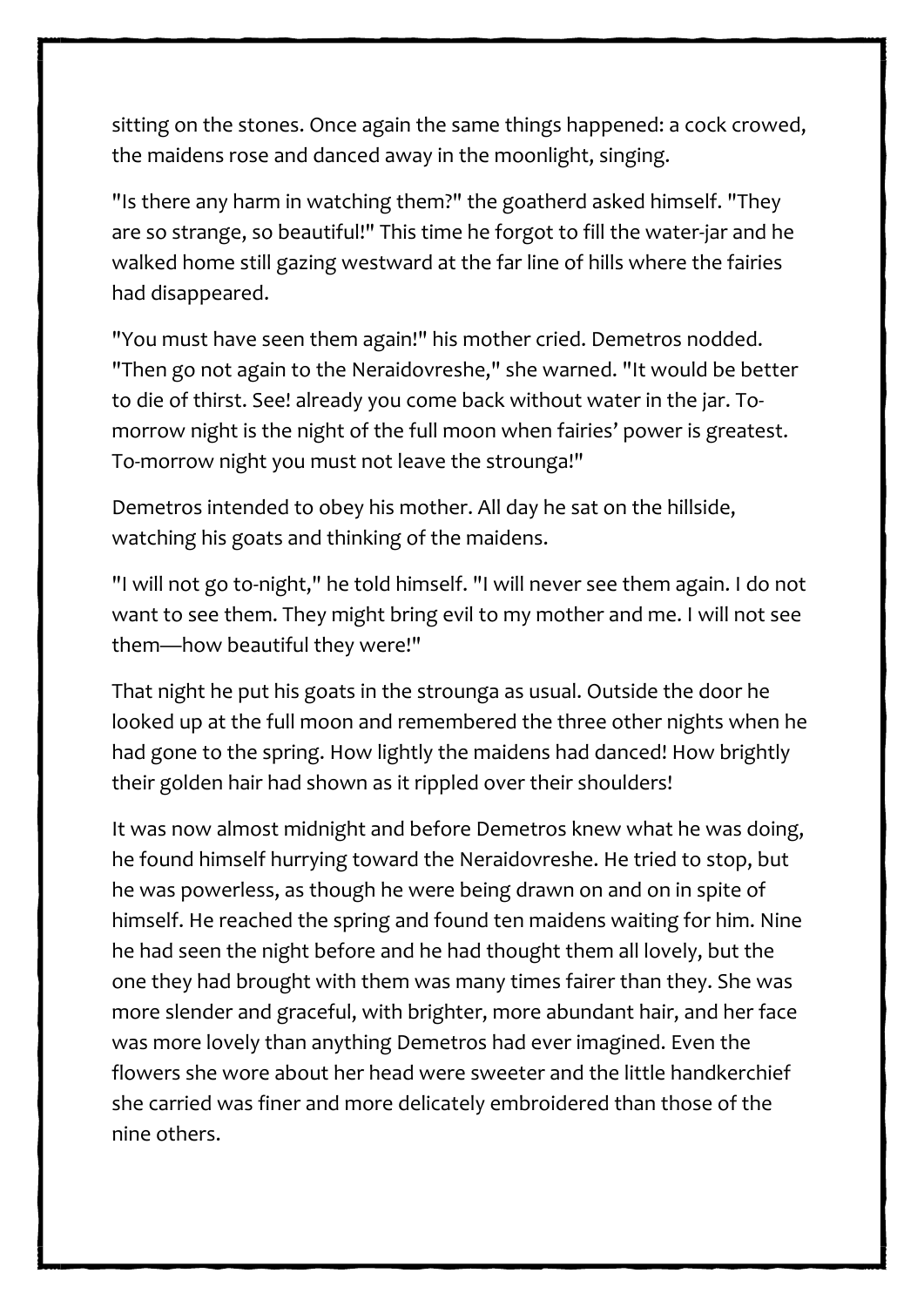The ten maidens rose, joined hands in a circle about Demetros and danced around and around, never touching the ground. They sang in their silvery voices (hers the sweetest of all) and this time he could understand their song.

"Oh, to be light and oh, to be light In the summer noonday sun; Oh, to be light in the fairy night When moon gossamers are spun; On the sea sands bright and the hill snows white, To run and to run and to run!

"Oh, to be gay and oh, to be gay Where bright rivers glide and glance; In gardens of May to skip and play While fairy flutes entrance; Oh, to be gay, and away and away To dance and to dance and to dance!

"Oh, to be free and oh, to be free As the north wind riding high; Oh to be free with the lilting sea When the wild waves wash the sky; Oh, swift and free and a fairy to be, To fly and to fly and to fly!"

Suddenly Demetros longed to be as light and gay and free as they.

"Come with us," begged the ten maidens. "Come with us, Demetros."

"Come and live in our palace with us," said the tenth fairy with her loveliest smile. "We shall make you happy, Demetros."

Unable to resist, he went with them a long way over the hills. He laughed and sang and forgot everything but the fairy maidens, their flowers, their smiles, their golden hair. Once he thought of his mother, ill and in need of him, and of his goats that would cry for him in the morning. He knew he should not go any farther with the fairies, but when he looked at the tenth, the most beautiful, he felt that he could not leave her as long as he lived.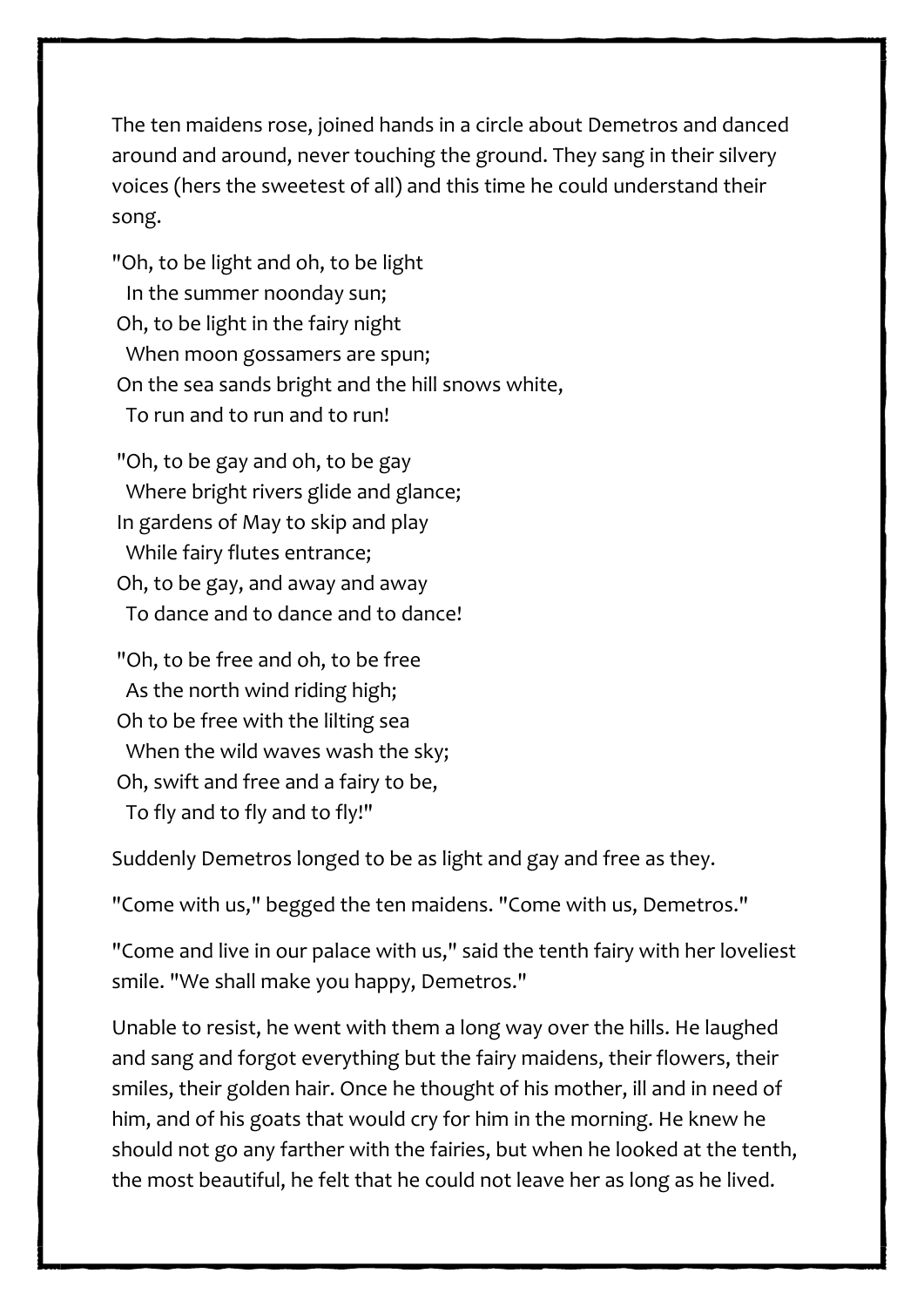Now the loveliest one was near him in the dance. Her long golden hair was sweeping past him. He breathed the fragrance of her flowers. He reached out to catch her, but only her handkerchief remained in his hand. The dance stopped. There was a scream from all the fairies. With a rush, like wind through a forest, they shot upward and disappeared—all but the tenth. She sank down upon the ground with a kind of moan and hid her face in her hands.

Demetros stood for a long while looking down at his beautiful prisoner. Then he fell to his knees beside her and tried to comfort her, but nothing that he did could stop her tears.

"Do not speak. Do not touch me," she said. "You have taken from me my freedom, my happiness!"

Demetros did not know what to do. He stood up, tucked the handkerchief into his *selahe*, leather belt, and walked slowly a little way off, thinking. When he turned he saw that she had risen and was following him, weeping and reluctant. He walked on and she came after, stopping when he stopped, moving forward as he did, until they crossed the hills to the little hut that was his home.

His mother was startled when she saw this strange, golden-haired maiden with her son. She welcomed the stranger, however, and because she saw that Demetros loved her, she kept the wonderful handkerchief wrapped in silk and locked in a box in her own room where the fairy wife never entered.

Katena, so she was called, spent her time spinning, sewing and embroidering. She made beautiful clothes for Demetros' mother, for herself and for the little child when it came. Everybody in Loutro knew that Katena was a fairy, because whatever she did was finer and lovelier than anyone else could do in all that part of the country. The child, too, was very beautiful, with fine, golden hair and soft, white skin. All the villagers and country people called her *Neraidokoretso*, which means fairy child.

But Katena was not happy. Demetros could do nothing to make her smile. She never danced or sang or laughed, but sat quietly at her work, scarcely glancing up or speaking a word to anyone. Demetros became very sad, and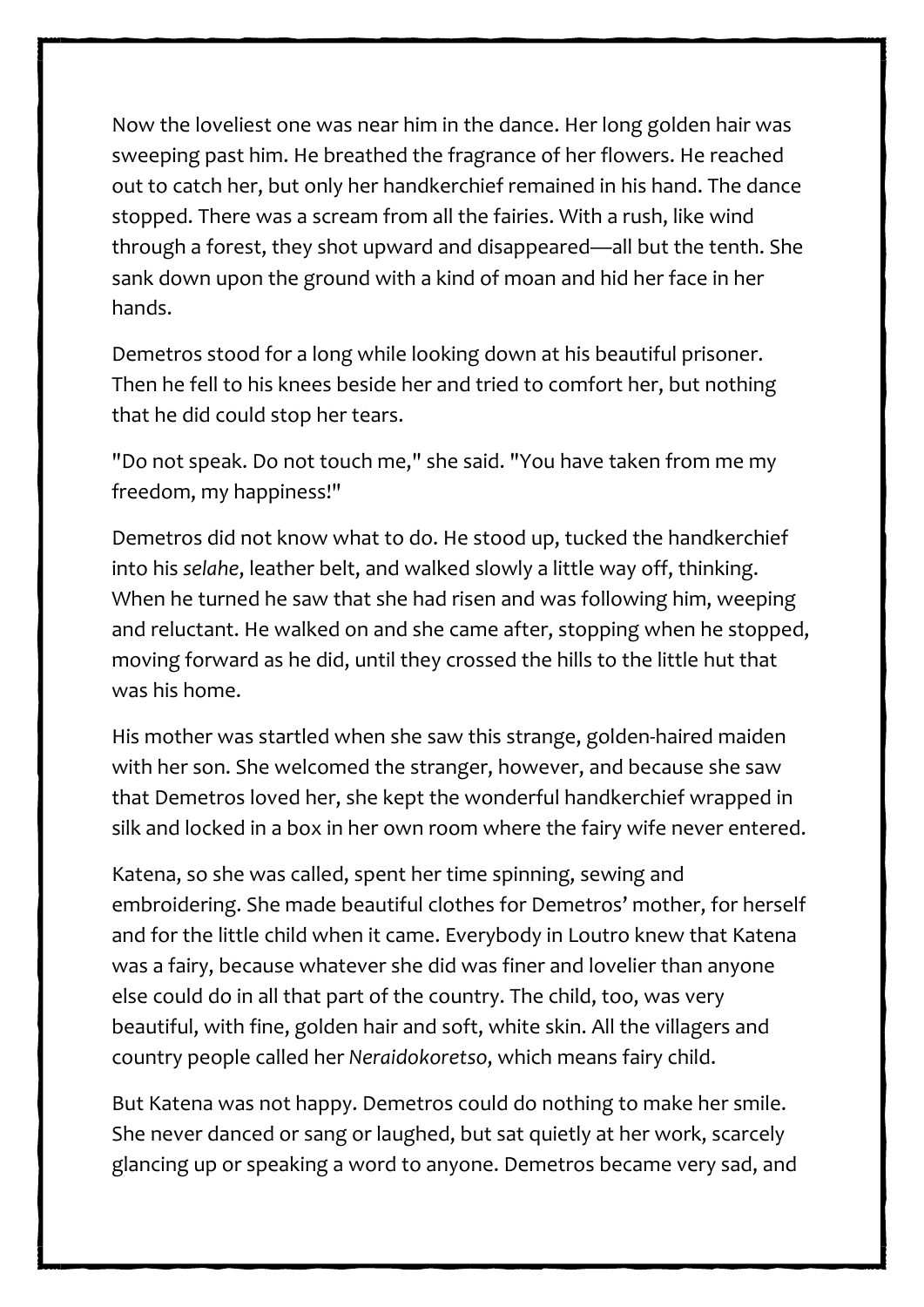to see him so unhappy made his mother grieved and anxious. This went on for seven years.

One Saint Konstantinos day the mother went, as is the custom, to a neighboring village to visit a cousin named Konstantinos. She left, believing everything safe until her return.

Katena said to Demetros: "To-day is a holiday. I should like very much to go to Loutro to dance. I have not danced for a long time. Will you bring out one of my pretty dresses and my best handkerchief? We shall dance together as we danced on the night of the full moon seven years ago."

Demetros could not speak for his delight. His beautiful wife would dance and be happy again. He fumbled with the keys which his mother had left in his care; he caught up the first dress his eyes fell upon; he took the beautiful handkerchief from his mother's box and put it into his selahe with trembling hands. As soon as Katena was ready, she and Demetros with Neraidokoretso hastened down the hill to Loutro.

The folk were already dancing on the grass plot in the center of the village, their bright costumes, joyous faces and graceful movements making an attractive picture. They formed a great circle, but instead of joining hands they held opposite corners of a handkerchief stretched between each two of them. Katena and Demetros stepped into the circle, holding between them the fairy handkerchief which his mother had guarded these seven years.

Katena's turn came to lead the dance. Demetros dropped his corner of the handkerchief. Katena sprang from him and went whirling madly about the circle. Demetros watched her amazed. Three times she circled before the astonished villagers, then rose as though on wings and floated like a cloud into the sky.

Demetros was heart-broken. When he realized that his fairy wife had left him forever, he wanted to die. His mother, returned from her cousin Konstantinos', tried to console him.

"My son," she said, "this is the evil which the fairy has brought upon us. Let us try to be content. Now nothing worse can come to us."

19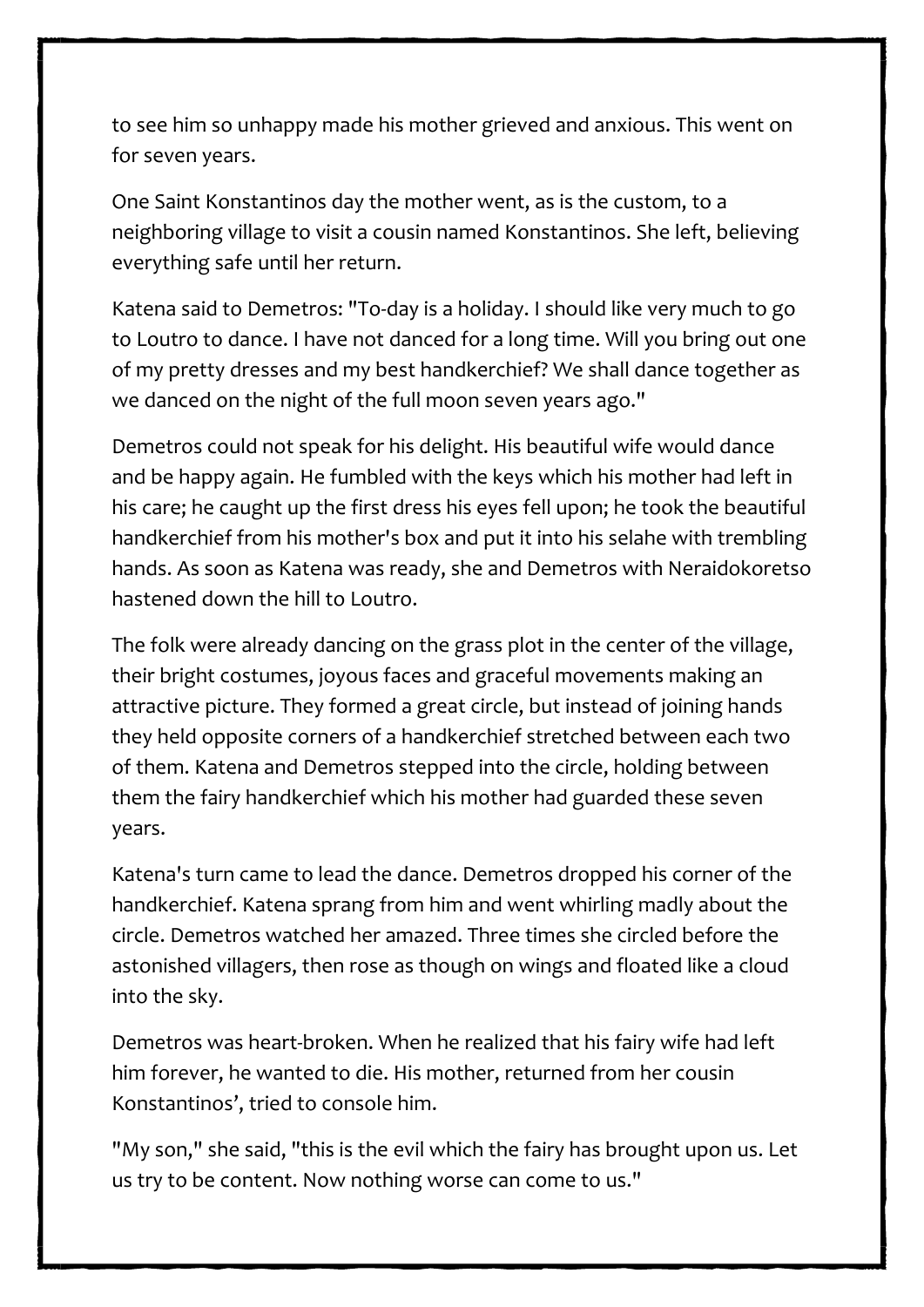Demetros feared that Neraidokoretso would be unhappy without her mother, but every morning the child would hurry away to the fields and in the evening run home again, skipping and singing as she came. People said they often heard her talking or chanting to herself in words no one could understand.

Her grandmother was frightened at first because she could not induce the child to eat anything. One morning Demetros followed Neraidokoretso. She went straight to the Fairy Spring and, looking up, held her little arms toward the sky. Demetros heard her calling and he saw something white like a mist descending to her. A silvery voice came out of the mist and the child answered in words of strange sound.

"It is Katena," he told his mother. "She must come every day to talk to Neraidokoretso and to feed her fairy food. That is why she is in the fields all day and will eat nothing here. Katena is caring for her child."

As the years went by Neraidokoretso grew more lovely, always more like her mother, with long, shining hair and the same beautiful smile. When she went to the fields now she took her sewing or embroidery and worked while she talked with the spirit that no one else could see. Often Demetros followed her and watched her wonderingly. She was his daughter, but she never seemed to belong to him. She did not need him and was happy without him or anything he could do for her. She was so much more a fairy than a human child that it made him afraid. He once said to his mother: "I believe something worse can happen to us than the trouble we have already suffered."

"How can that be, my son?" she asked.

"I am afraid that Neraidokoretso will not always be with us."

Demetros and his mother looked at each other without speaking. They both loved Neraidokoretso very much.

On the girl's fifteenth birthday her father followed her to the Neraidovreshe, as he had done every day for a long time. He saw again the white mist come to her out of the clouds and heard the sweet, silvery voice. She held up her arms and the mist, enfolding her, lifted her up and carried her away. After it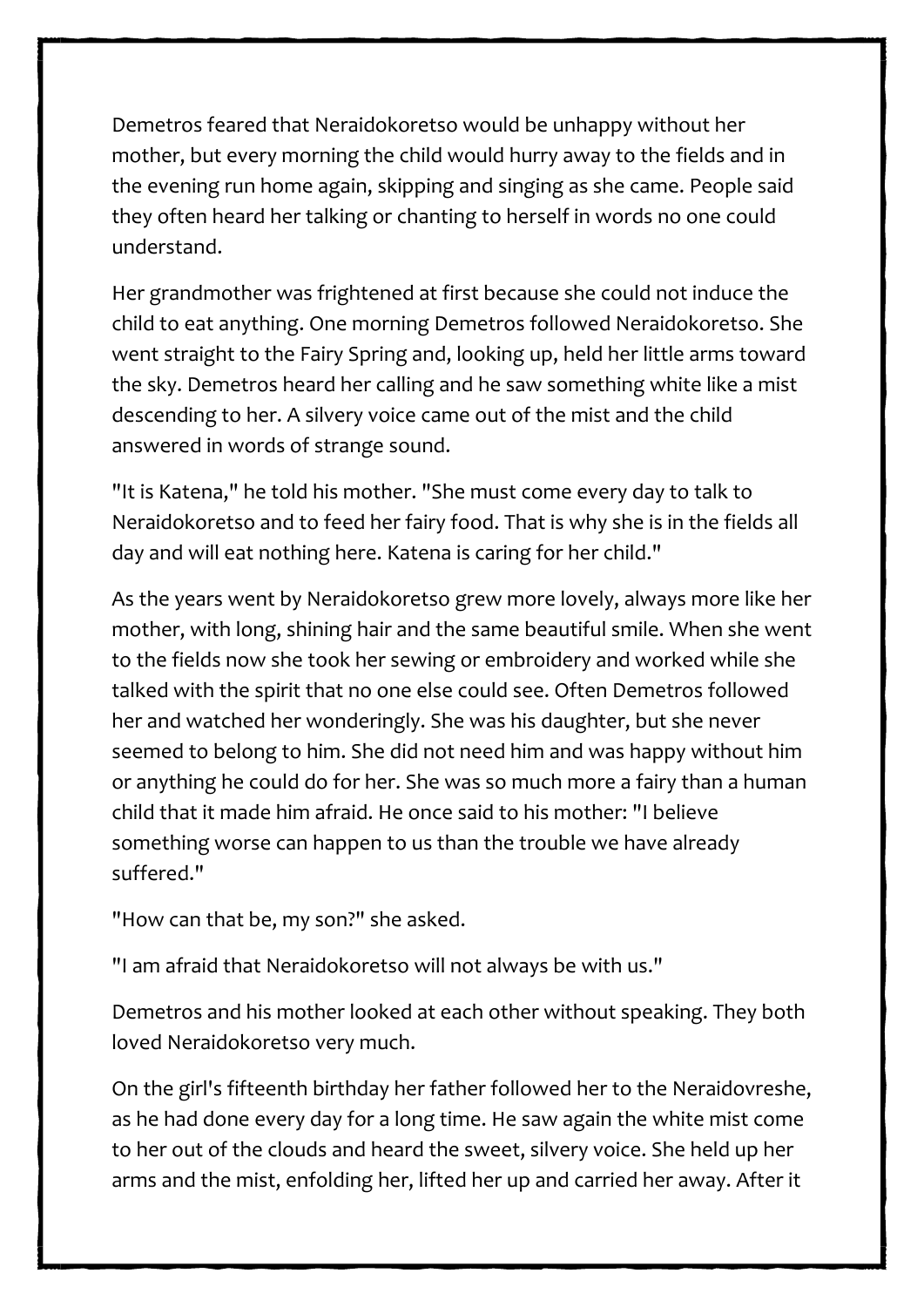had vanished, Demetros caught the echo of two fairy voices. He listened motionless as long as he could distinguish the sound. Then he knew that Katena and Neraidokoretso had gone from him forever. Demetros did not keep his goats any more. He wandered day after day through the fields and woods and over the hills, looking hopelessly for his wife and child. Sometimes a shepherd or goatherd, meeting him, would hear him chanting to himself:

"Come back, come back, my fairy wife. Come back, my fairy child. Seeking and searching I spend my life; I wander lone and wild. Come back!"